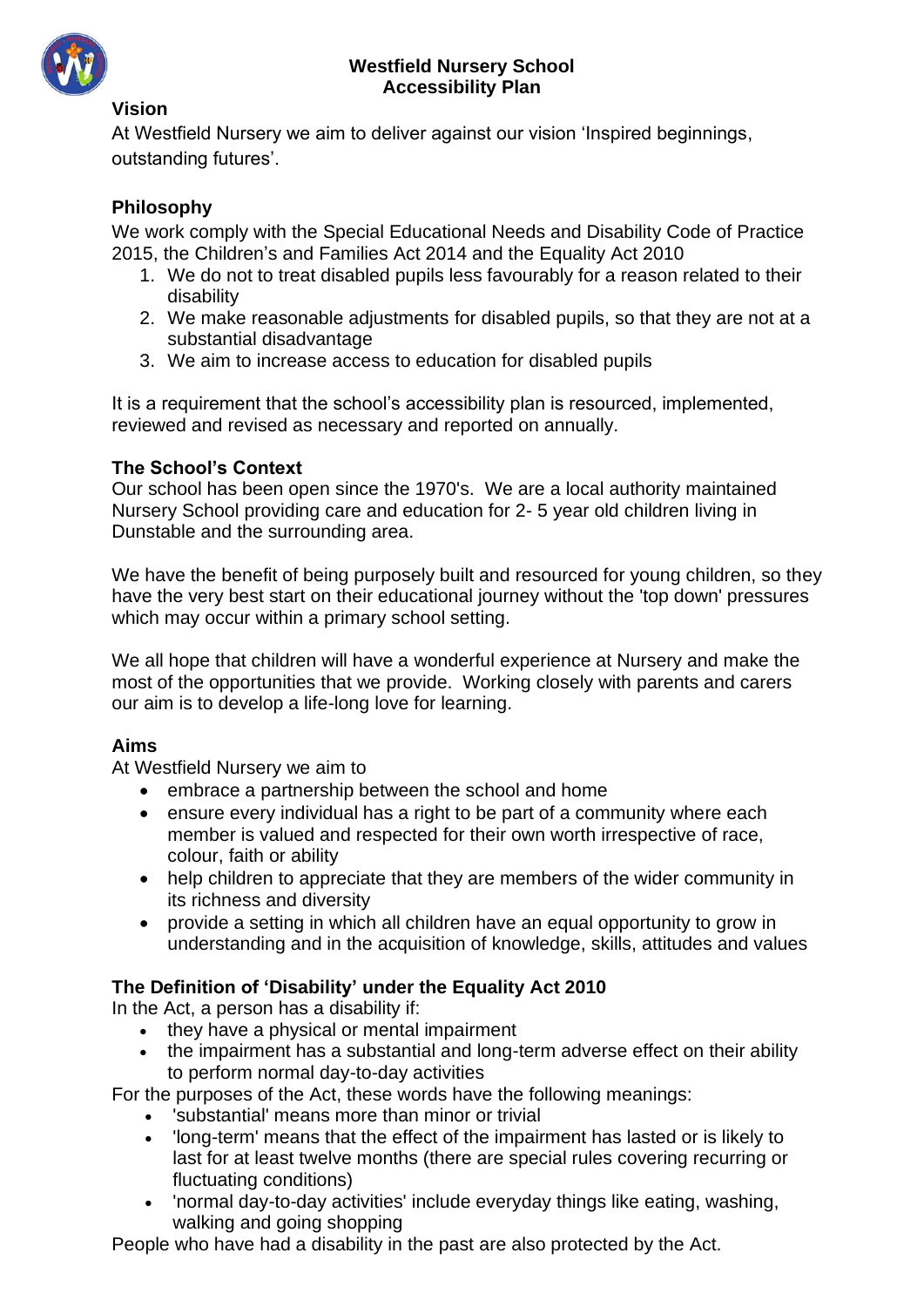### **Progressive Conditions Considered to be a Disability**

There are additional provisions relating to people with progressive conditions. People with HIV, cancer or multiple sclerosis are protected by the Act from the point of diagnosis. People with some visual impairment are automatically deemed to be disabled.

#### **Conditions that are Specifically Excluded**

Some conditions are specifically excluded from being covered by the disability definition, such as a tendency to set fires or addictions to non–prescribed substances.

#### **Where to get more Guidance on the Definition of Disability**

The government has published statutory guidance, to assist adjudicating bodies like courts and tribunals in deciding whether a person is a disabled person. This guidance is called "Guidance on matters to be taken into account in determining questions relating to the definition of disability". It was published for the purposes of the Disability Discrimination Act, but continues to apply under the Equality Act 2010, where appropriate.

Public sector employers are required to give "due regard" to the need to promote equality and have specific obligations to carry out ethnic monitoring and produce written equality schemes and equality impact assessments.

#### **Duties**

The Governing Body has three key duties

- Not to treat disabled pupils less favourably for reasons related to their disability
- To make reasonable adjustments for disabled pupils, so that they are not at a substantial disadvantage
- To plan to increase access to education for disabled pupils

This plan sets out the proposals of the Governing Body of the school to increase access to education for disabled pupils in the three areas required by the planning duties:

- Increasing the extent to which disabled pupils can participate in the school curriculum
- Improving the environment of the school to increase the extent to which disabled pupils can take advantage of education and associated services
- Improving the delivery to disabled pupils of information which is provided in writing for pupils who are not disabled

It is a requirement that the school's accessibility plan is resourced, implemented and reviewed and revised as necessary.

#### **Aims**

For the children:

-To be welcomed into, and become an integral part of the school community

-To feel safe and secure in a happy, stimulating environment

-To be valued as an individual, receiving praise, encouragement and support in their learning

-To be offered the opportunity to participate in a variety of experiences that will enhance their skills, attitudes, values, knowledge and understanding

-To be encouraged to be independent in their thinking and learning

-To learn through play and through first-hand involvement

-To have access to an enjoyable, focused and meaningful curriculum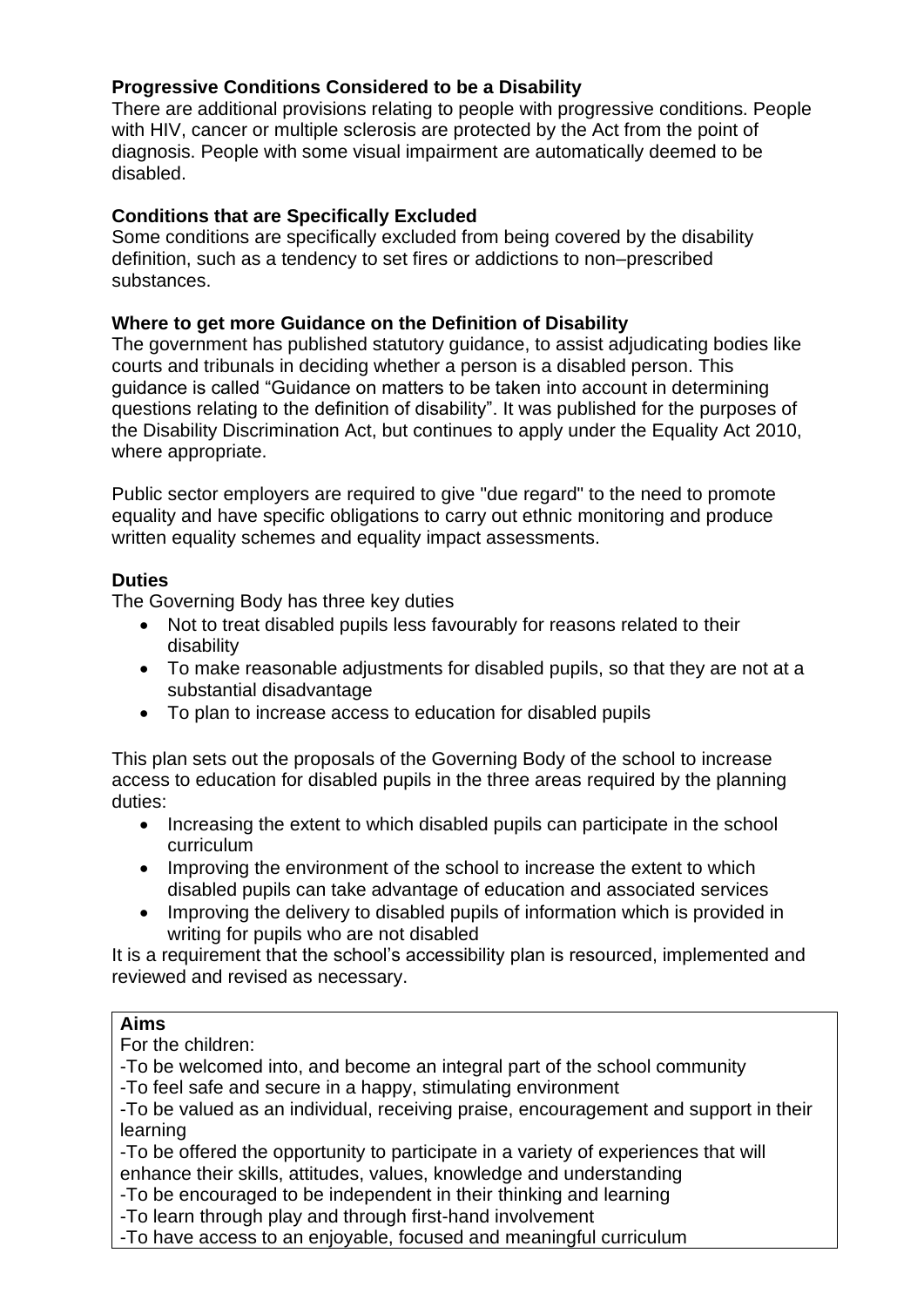- -To develop a sense of kindness and respect for others and themselves
- -To develop the qualities of confidence, enthusiasm, self-discipline and perseverance
- -To become prepared for their next steps in life and education

For the parents/carers:

- -To be welcomed into, and become an integral part of the school community
- -To be valued as individuals
- -To have a positive experience of our education system

-To work in partnership with the school staff in an atmosphere of mutual respect, trust and openness

- -To be informed about the learning experiences that are available in the nursery
- -To be informed of their child's progress and experiences in the nursery

-To share the school's vision and values

# **It is our aim to remove, where possible and reasonable, any barriers that may hinder a child or their parent from realising our vision for them.**

- **Information from pupil data and school audit**
- Westfield Nursery has termly intakes, as well as accepting new pupils that are of appropriate age throughout the year, all efforts are made to keep informed of any disability of pupils, parents/carers, staff, students or other members of the school community and information received is responded to speedily. Where parents/ carers receive disability living allowance for their child the school will apply for disability access funding (DAF). This funding will be used to support children access the environment and curriculum.
- An annual audit occurs of the provision

# **Views of those consulted during the development of the plan**

- The plan was devised by a small group including the Head Teacher, SENDCo and Governor with responsibility for SEND
- It was the shared with staff, governors, parents and carers

## **Increasing the extent to which disabled pupils can participate in the school curriculum**

- The curriculum leader will carry out on- going monitoring of the learning areas to identify any issues of accessibility or participation for disabled pupils
- An analysis of termly assessment data identifies any under achieving groups of pupils, and strategies will be devised to address any underachievement of a group/ groups
- As children's needs are identified appropriate measures will continue to be put in place, using expert advice where necessary, to develop the children as independent learners within the bounds of their disability (See also SEND policy)
- The school will ensure that positive role models are available in books, toys and printed materials around the school

# **Improving the physical environment of the school to increase the extent to which disabled pupils can take advantage of education and associated services**

- An annual audit of the provision occurs by the Head teacher and a lead Governor as well as other interested parties (e.g. Health and Safety Lead, SENDCo)
- The SENDCo audits resources
- When required a meeting is held with parents to discuss needs and actions to improve access are taken
- All staff maintain their awareness about ensuring the accessibility of the physical environment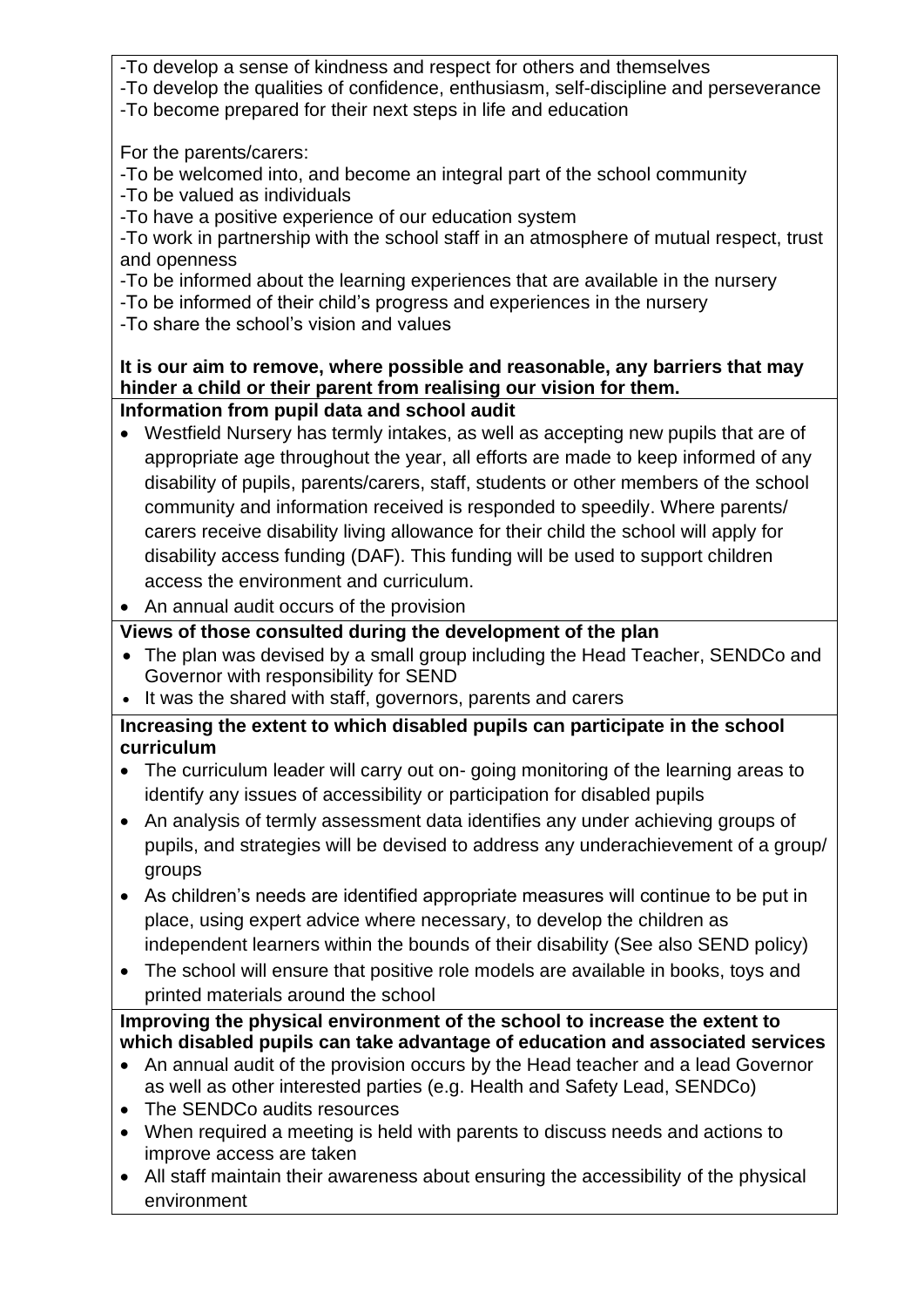**Improving the delivery to disabled pupils of information that is provided in writing for pupils who are not disabled**

- 'Changing' materials e.g. home-school pack, e.g. larger/ different font
- Any other information will be made available, on request, according to need

## **Management, co-ordination and implementation**

- The SENDCo leads the implementation of the accessibility plan
- The Head Teacher, governors and SLT monitor
- Every action will be made to ensure provision for disabled parents/carers and pupils is appropriate. This will be monitored on a termly basis

## **Getting hold of the school's plan**

This plan will be available, on request, in school and will also be available on the school's website.

Note there is guidance 'Ensuring a good education for children who cannot attend school because of health needs Statutory guidance for local authorities January 2013.' The children attending Nursery are not yet of statutory school age so these guidelines will not apply to our setting. However, we always work with parents to supply home-learning ideas.

Reviewed: November 2021